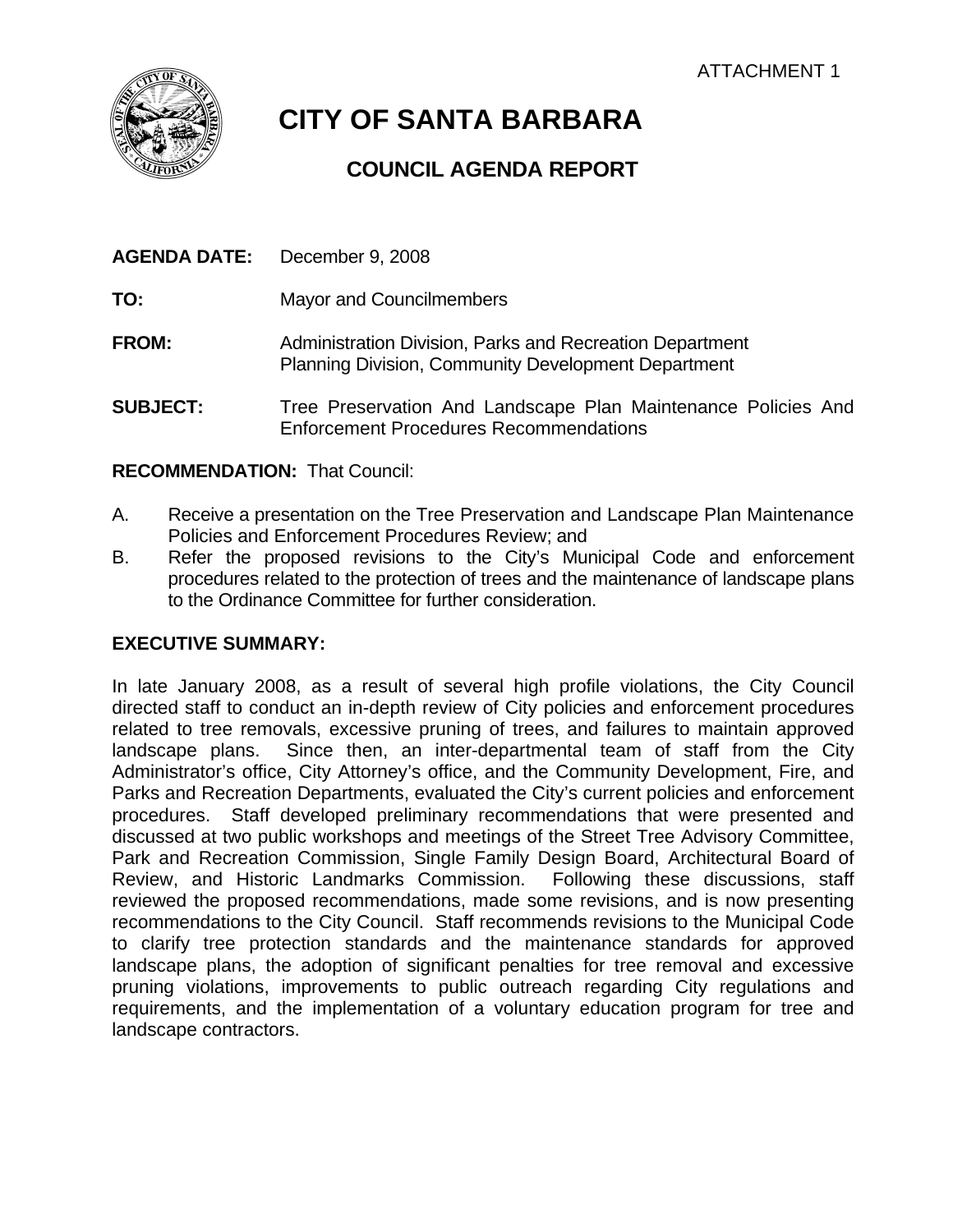# **DISCUSSION:**

#### Introduction

The inter-departmental team reviewed the City's current policies and procedures related to tree preservation and landscape plan maintenance. During the course of this review, staff identified some ways to immediately improve enforcement and has already implemented these changes. In addition, staff developed a set of recommended revisions to the Municipal Code and City policies and enforcement procedures relating to tree preservation and landscape plan maintenance. These recommendations were presented at multiple public meetings. A list of the public meetings and their minutes are attached to this report. Based on the discussions held in the public meetings, staff revised the recommendations and is presenting them to the City Council for consideration and referral to the Ordinance Committee.

#### Administrative Improvements to Enforcement Procedures

Staff has implemented the following improvements to existing enforcement procedures:

- Increased inter-departmental communication and coordination of tree preservation and landscape plan maintenance enforcement cases,
- Clarified staff's understanding of available enforcement tools resulting in more timely actions, and
- Initiated enforcement on persons or companies that are responsible for tree preservation violations in addition to the property owners who authorize the work.

#### Policy and Procedure Recommendations

Staff recommends amendments to the Municipal Code and revisions to City policies and enforcement procedures related to tree preservation and landscape plan maintenance. The purpose of these recommendations is to clarify City standards, establish appropriate deterrents to violations, and simplify comprehensive enforcement of tree violations and the maintenance of approved landscape plans. In the course of its review and the public discussions, staff determined that tree violations (removals and excessive pruning) required greater penalties and more aggressive enforcement procedures in order to achieve an appropriate deterrent effect. Some members of City boards and commissions, as well as the general public, called for increased penalties based on the size or prominence of the tree involved in the violation. For these reasons, staff believes it is appropriate to consider different policies and different enforcement procedures for tree preservation violations than landscape plan maintenance violations. Therefore, the recommended revisions are separated into three groups: recommendations relating to tree preservation, recommendations relating to landscape plan maintenance, and recommendations of general application.

**Tree Preservation Recommendations**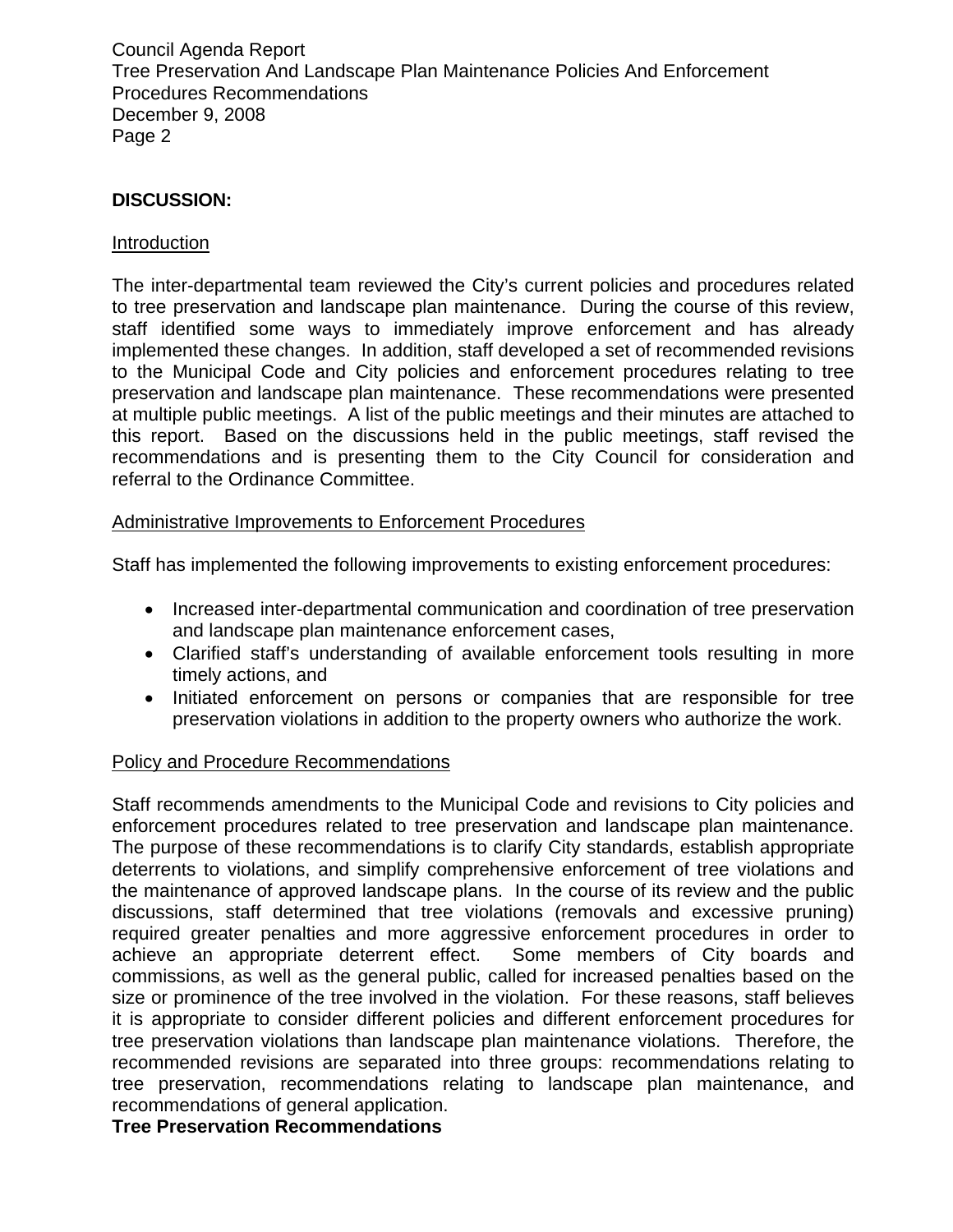Staff recommends revisions to the Municipal Code to clarify existing standards and to expand the protection of trees shown on approved landscape plans for multi-family residential and commercial developments. Staff also recommends a significant increase in the fines for excessive pruning or tree removal violations.

Recommendation 1: Municipal Code Revisions

- Revise Municipal Code Chapter 15.24, Preservation of Trees, to clarify the enforcement standards:
	- o Define the treatment of trees that straddle the setback (If 50% or more of the trunk is within the front setback, the tree is regulated.)
	- o Add an exemption for tree removals or trimming when required by the Fire Department in order to maintain defensible space or to comply with the City's Wildland Fire Plan.
- Extend the current protection afforded to front setback and parking lot trees to trees shown on approved landscape plans for multi-family residential and commercial development.
- Establish a consistent trunk measurement height of 4½ feet above grade throughout the Municipal Code.
- Cross-reference all Municipal Code sections related to tree preservation and landscape plan maintenance.

# Recommendation 2: Establish Significant Penalties for Tree Violations

Over the course of the staff review and the public discussion, it became clear that the current administrative fine of \$100 per tree violation is not an adequate deterrent. It is anticipated that higher fines, in addition to requiring corrective action (rehabilitation or replacement of trees that are affected), will achieve greater compliance.

The initial fine schedule presented at the public meetings made distinctions based on the identity of the person who committed the violation and the number of violations that had been committed as follows: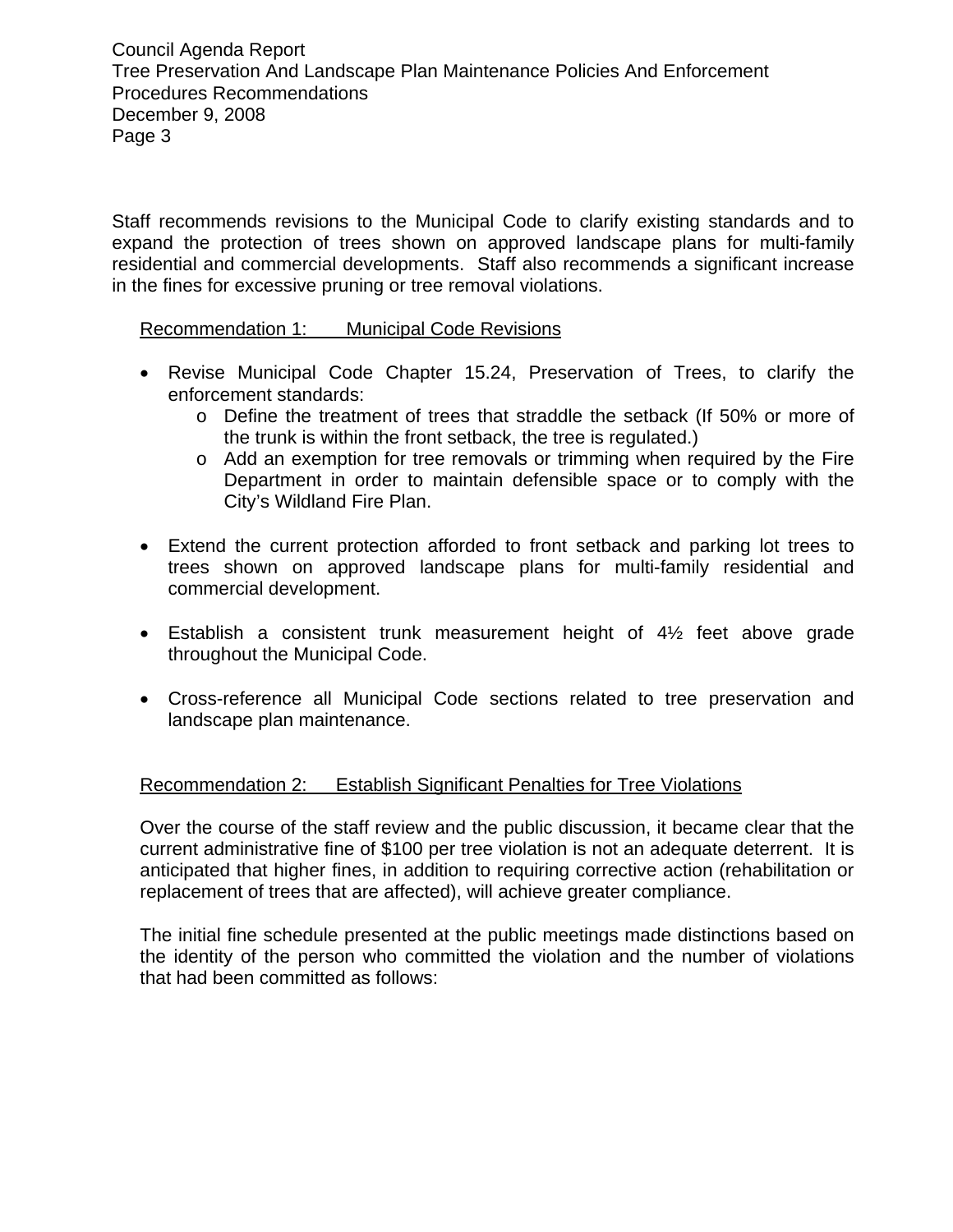# Initial Fine Schedule

| Action without or in<br>violation of a permit | Single Family<br>Owner | Multi-family<br>Owner | Tree company/<br>Contractor |
|-----------------------------------------------|------------------------|-----------------------|-----------------------------|
| 1st pruning offence                           | \$250                  | \$375                 | \$500                       |
| 2nd pruning offence                           | \$500                  | \$750                 | \$1000                      |
| Removal                                       | \$500                  | \$750                 | \$1000                      |

Responding to calls from the public for consistent treatment of violators and for an escalating fine schedule based on the size or significance of the tree involved, staff now recommends the following schedule of administrative fines for violations involving excessive pruning or tree removals:

# Revised Fine Schedule

| Action without or in<br>violation of a permit | Trunk diameter<br>from 4" up to 12" | Trunk diameter<br>over 12" and up to<br>24" | Trunk diameter<br>over 24" |
|-----------------------------------------------|-------------------------------------|---------------------------------------------|----------------------------|
| <b>Pruning Offense</b>                        | Up to \$500                         | Up to \$1,000                               | Up to \$1,000              |
| Removal                                       | Up to \$1,000                       | Up to \$3,000                               | Up to \$5,000              |

The proposed schedule details the maximum fines and allows flexibility to differentiate between minor violations and more significant or repeated violations.

# **Landscape Plan Maintenance Recommendations**

Presently, the Municipal Code does not require the maintenance of an approved landscape plan. When a property owner fails to maintain his or her landscaping in accordance with an approved landscape plan, the case is processed as a violation of the project's conditions of approval. This enforcement procedure is not very flexible (in terms of scaling the response to the scope of the violation) and requires a substantial expenditure of staff resources in order to resolve each violation. In order to add flexibility to the City's enforcement response and to streamline City enforcement efforts, staff recommends the adoption of an ordinance requiring the maintenance of approved landscape plans. Because landscape plan maintenance violations are generally less significant than tree preservation violations, a different fine schedule is proposed for maintenance violations.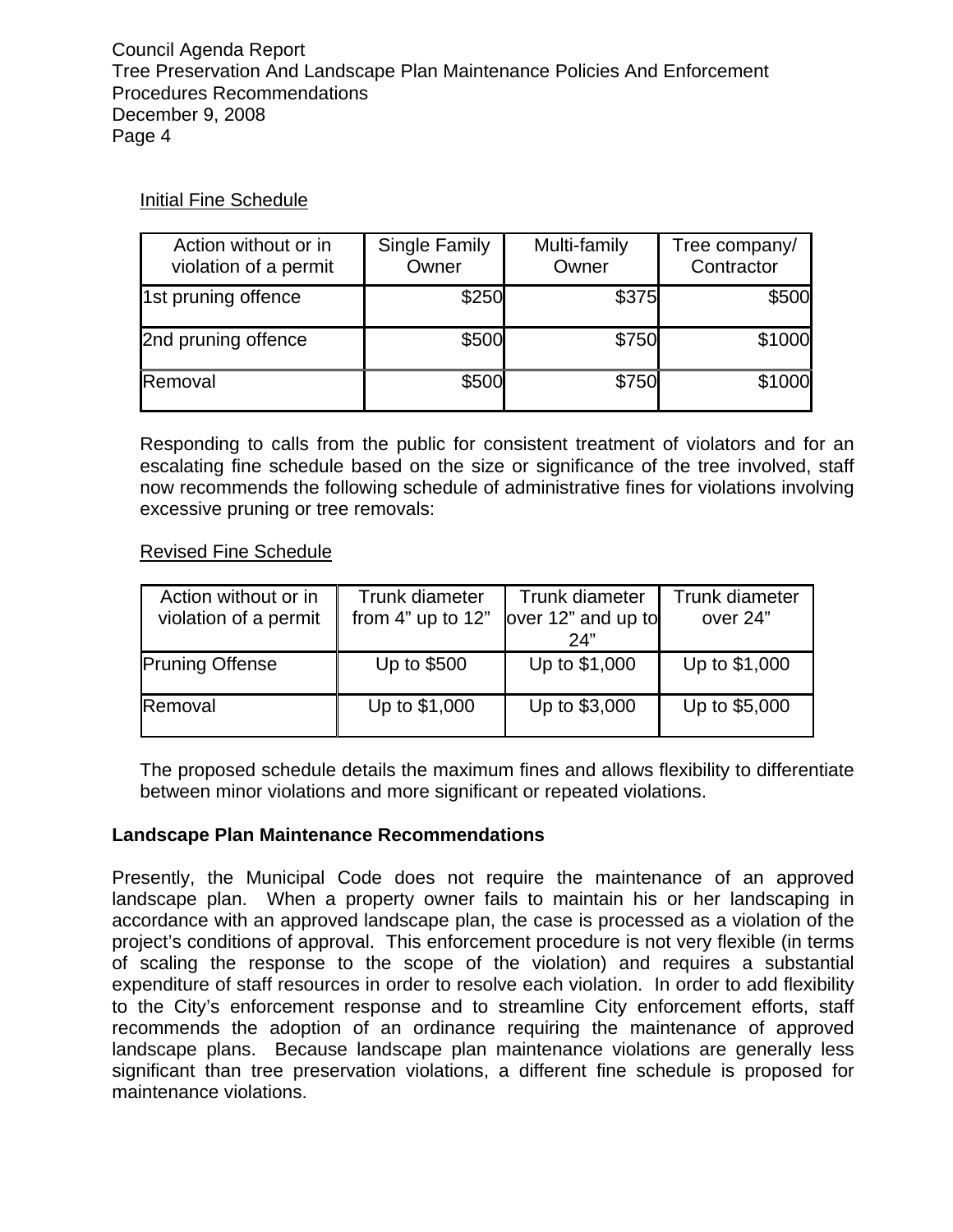#### Recommendation 1: Municipal Code Revisions

• Adopt an ordinance that requires maintenance of approved landscape plans in accordance with a defined maintenance standard.

#### Recommendation 2: Landscape Plan Maintenance Violations (other than trees)

- Administrative fine of \$100 per violation, with an additional fine of \$100 per day if violation is not corrected by deadline.
- Administrative discretion to respond to minor changes to approved landscape plans.

#### **General Recommendations**

In addition to the recommendations specifically related to tree preservation and landscape plan maintenance, Staff recommends the following efforts to educate property owners and industry professionals on the City's rules and regulations regarding tree preservation and the maintenance of landscape plans:

#### Recommendation 1: Implement a Voluntary Education Program

Over the course of the review process and public discussions, staff concluded that local tree and landscape professionals are not completely familiar with City requirements and regulations regarding tree preservation or landscape plan maintenance. Therefore, staff recommends establishing a voluntary program to educate tree and landscape professionals on the City's requirements and regulations. This training would be available at least once per year.

#### Recommendation 2: Improve Methods to Disseminate Tree Preservation and Landscape Plan Maintenance Requirements

The City's website currently includes links to the Municipal Code and other information related to tree preservation and landscape plan maintenance policies. Staff recommends using a variety of methods to disseminate information to the public, including adding a specific page to the City's website for tree preservation and landscape plan maintenance information.

#### **Other Proposals Considered, But Not Recommended**

In addition to the proposals recommended in this report, the inter-departmental staff team evaluated other proposals regarding tree preservation policies and enforcement procedures. A couple of these proposals deserve mention. For the reasons explained below, staff does not recommend these proposals at this time.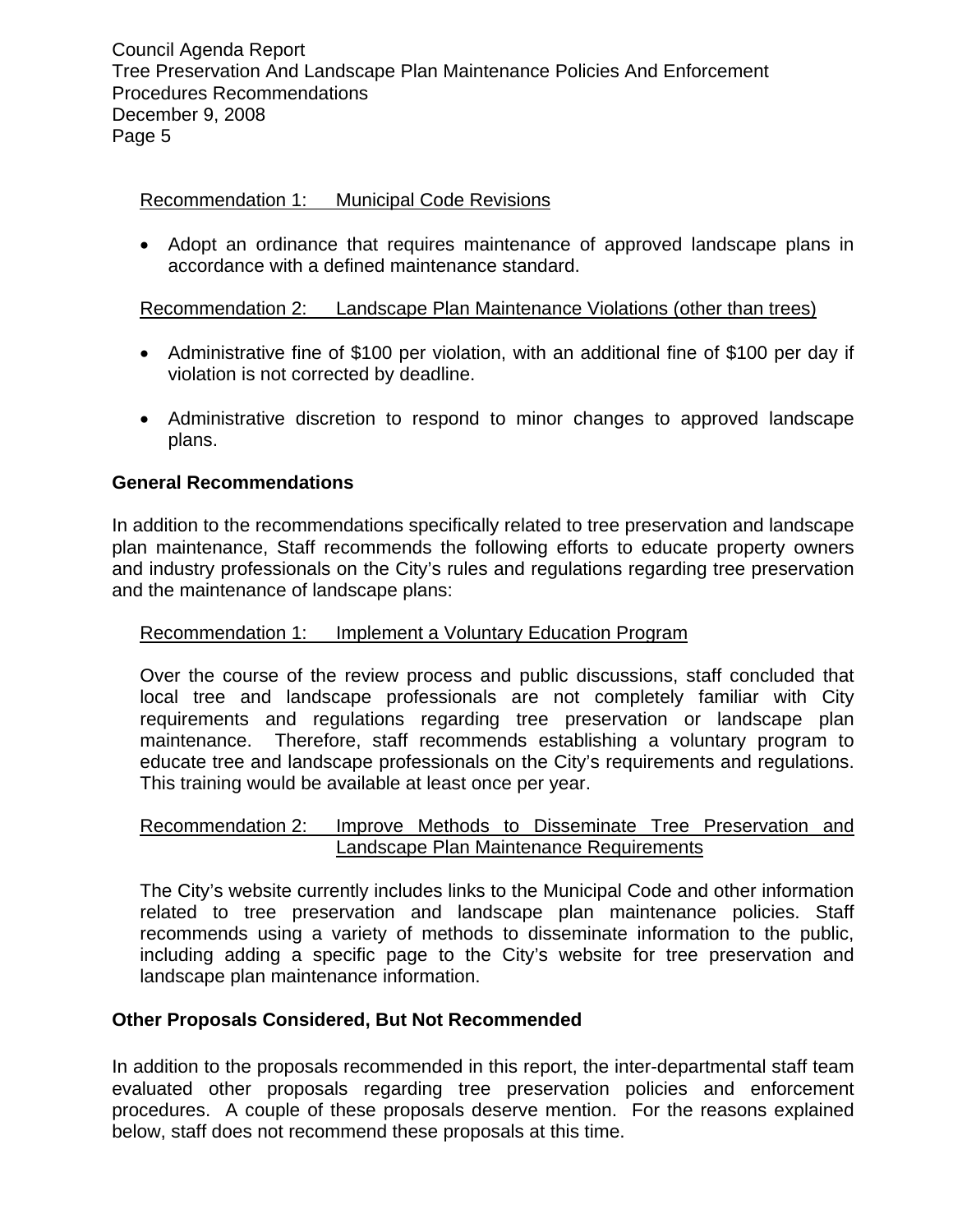#### Protection of Oaks and Sycamores Anywhere on a Lot

The City's current tree preservation regulations extend to trees within the front setback in most zones, and parking lot trees. In this report, staff recommends extending these protections to trees shown on approved landscape plans for multi-family residential and commercial development. In addition, staff evaluated a policy that would extend tree protections to oaks and sycamores anywhere on the lot.

While the public workshops and meetings with Boards and Commissions demonstrated a general support for protecting mature specimen trees and to some extent native trees (such as Oaks), there was some reluctance to extend new rules into private backyards and other areas not currently regulated. The Street Tree Advisory Committee did not support expanding the City's purview on private property beyond the current established setbacks. From an implementation standpoint, staff also had concerns that additional staff resources would be necessary to enforce the expanded scope of the regulations.

Based on the mixed support and the concerns expressed, staff does not recommend the extension of tree preservation regulations beyond trees located within the front setback or parking lots, or shown on approved landscape plans in multi-family and commercial developments. Additional review and consideration of extending preservation regulations could be undertaken during the upcoming development of the urban forest management plan.

# Adoption of ANSI Standards for the City's Tree Preservation Ordinance

Currently, the Municipal Code prohibits cutting down or otherwise destroying a tree without a permit. The term "cutting down or otherwise destroying" is defined as cutting a tree down or pruning a tree in such a way that its natural character is significantly altered or its overall size is reduced by more than one-third. Some members of the public have requested that the City adopt the American National Standard Institute (ANSI) pruning standards and best management practices as the means of establishing tree violations under the Municipal Code.

Staff supports the use of the ANSI standards and best management practices as guidelines for tree pruning techniques and intends to include a link to this information on the proposed City webpage. However, staff does not recommend the use of the ANSI standards or best management practices as the means of establishing violations under the Municipal Code. First, the ANSI standards regarding tree pruning are generally written as guidelines, not strict prohibitions. Therefore, they do not provide strict rules of conduct that can be enforced with a penal ordinance. Second, the ANSI standards recommend that pruning reduce the foliage of a tree by no more than one-quarter within an annual growing season. Staff believes reductions of one-quarter would be more difficult to prove than reductions of more than one-third through an after-the-fact investigation of a tree pruning complaint. In addition, City maintenance practices